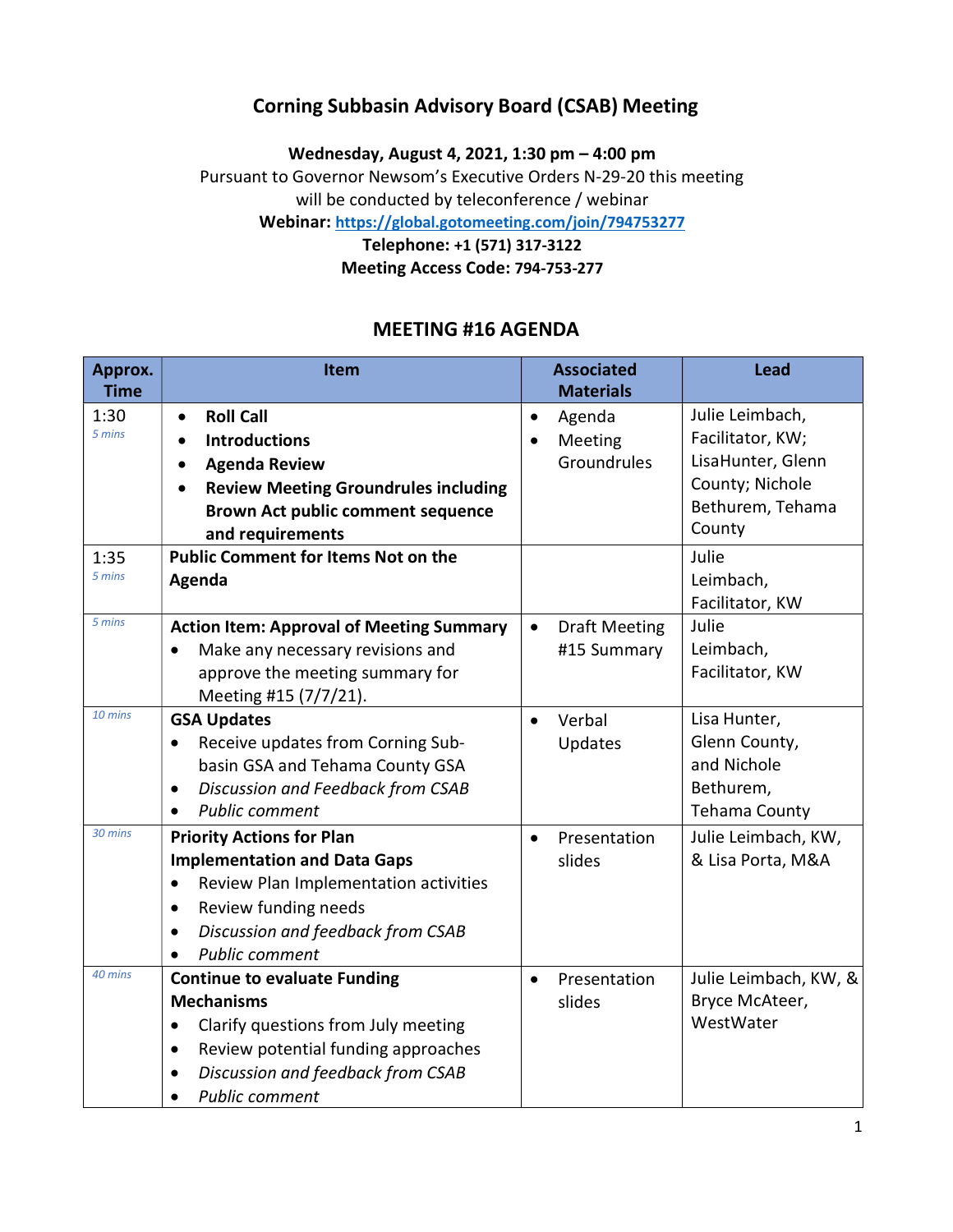| Approx.<br>Time | Item                                                                                                                                                                                                                                             |                        | <b>Associated</b><br><b>Materials</b>                                                                                    | <b>Lead</b>                                                            |
|-----------------|--------------------------------------------------------------------------------------------------------------------------------------------------------------------------------------------------------------------------------------------------|------------------------|--------------------------------------------------------------------------------------------------------------------------|------------------------------------------------------------------------|
| 10 mins         | <b>Review Upcoming DWR Grant Opportunities</b><br><b>Review DWR SGMA Grants</b><br>Other potential grants<br>Discussion and feedback from CSAB<br><b>Public comment</b>                                                                          | $\bullet$              | Presentation<br>slides                                                                                                   | Julie Leimbach, KW,<br>Lisa Porta, M&A,<br>Bryce McAteer,<br>WestWater |
| 20 mins         | <b>Open Discussion on GSP Sections and</b><br><b>Feedback</b><br><b>Section 5: Monitoring Networks</b><br>Section 6: Sustainable Management<br>Criteria<br>Summarize feedback from CSAB<br><b>General GSP questions</b><br><b>Public comment</b> | $\bullet$<br>$\bullet$ | Presentation<br>slides<br><b>GSP Sections 5</b><br>and 6 available<br>at:<br>https://www.cor<br>ningsubbasingsp.<br>org/ | Julie Leimbach, KW, &<br>Lisa Porta, M&A                               |
| 5 mins          | <b>Review Action Items and Adjourn</b>                                                                                                                                                                                                           | ٠                      | Closing<br>remarks                                                                                                       | <b>GSP Team</b>                                                        |

# Meeting Groundrules

Participants will observe the following meeting groundrules to guide their behavior and comment process. Participants will:

- 1. Observe Brown Act requirements.
- 2. Seek to understand and respect opposing views.
- 3. Keep comments and discussion succinct and focused on meeting objectives.
- 4. Observe the following public comment groundrules:
	- a. The public will have an opportunity to comment on items that are not on the agenda.
	- b. Each public comment will be limited to three minutes.
	- c. CSAB members are not required to respond to any issues raised during the public comment period and may not take any action on such issues other than to refer the item or schedule the issue(s) for a future agenda.
	- d. For virtual meetings, when a member of the public wants to join the comment queue, they can either indicate in the Chatbox of the webinar or let the facilitator know verbally if they are only on the audio portion of the teleconference.
	- e. Comments will be taken in the order that they are received.

## Brown Act Sequence for Action Items

- 1. Presentation from technical team or staff
- 2. CSAB discussion
- 3. Public comment
- 4. Potential action by CSAB members
	- a. Make a motion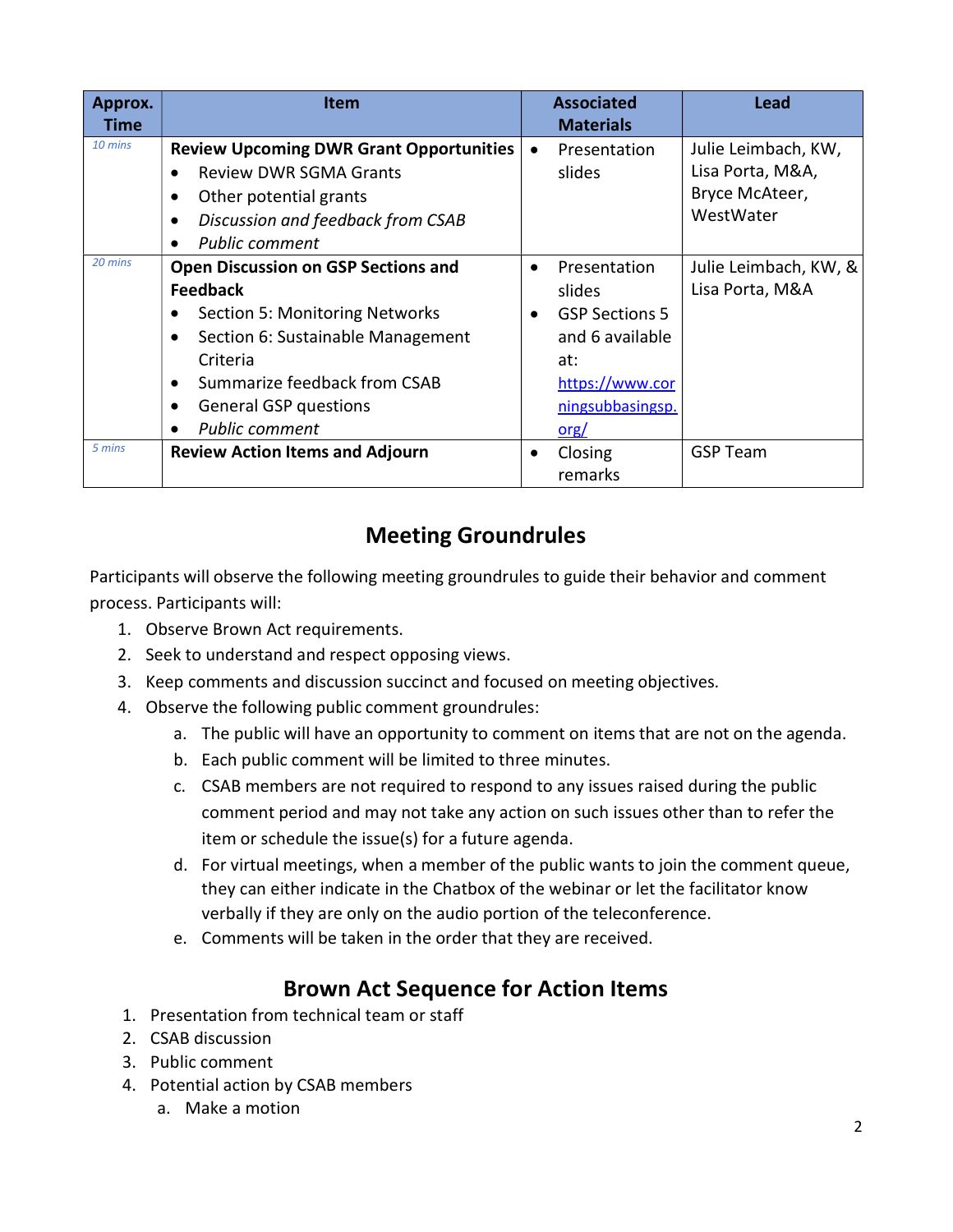- b. Second the motion
- c. Motion is restated
- d. Additional discussion/Motion is debated
- e. Motion is put to a vote
- f. Result of the vote is announced

#### CSAB Schedule & Objectives

The Corning Sub-Basin Advisory Board (CSAB) will meet monthly on the first Wednesday of the month from 1:30 to 3:30 pm (4:00 pm starting March 2021). Meetings are planned from April 2020 through approximately December 2021. This meeting schedule outlines the anticipated schedule and the key discussion topics for each meeting. It will be updated to reflect the most current information, as warranted.

| <b>Date</b>      | <b>Key Meeting Topics</b>                                                                                                                                                                                                                                                            | <b>CSAB Meeting Objectives</b>                                                                                                                                                                                                                                       |  |
|------------------|--------------------------------------------------------------------------------------------------------------------------------------------------------------------------------------------------------------------------------------------------------------------------------------|----------------------------------------------------------------------------------------------------------------------------------------------------------------------------------------------------------------------------------------------------------------------|--|
| 2020             |                                                                                                                                                                                                                                                                                      |                                                                                                                                                                                                                                                                      |  |
| Apr              | <b>CSAB Overview</b><br>$\bullet$<br><b>GSP Development</b><br>$\bullet$<br><b>Groundwater Data</b><br>$\bullet$<br>Overview of Data Management System and<br>$\bullet$<br>Model<br>Sustainable Management Goal Example<br>$\bullet$<br><b>Interests &amp; Concerns</b><br>$\bullet$ | Provide background on Corning GSP framework<br>$\bullet$<br>Collection of groundwater data<br>$\bullet$<br><b>Collection of interests</b><br>$\bullet$<br>Introduce potential Sustainability Goal for<br>$\bullet$<br>Subbasin<br><b>Public Comment</b><br>$\bullet$ |  |
| June             | Draft Hydrogeologic Conceptual Model and<br>$\bullet$<br>groundwater conditions<br>Modeling platform selection<br>$\bullet$<br><b>GSP review process</b><br>$\bullet$                                                                                                                | CSAB Recommendations and questions for<br>$\bullet$<br>Hydrogeologic Conceptual Model and<br><b>Groundwater Conditions</b><br>Make a recommendation on model platform to<br>$\bullet$<br>use for GSP work<br><b>Public Comment</b><br>$\bullet$                      |  |
| July             | Current and Historical draft Water Budgets<br>$\bullet$<br>Model overview<br>Potential management areas                                                                                                                                                                              | Review of what is perceived as historic and<br>$\bullet$<br>current unsustainable groundwater use based on<br>water budget<br><b>Public Comment</b><br>$\bullet$                                                                                                     |  |
| Aug              | <b>Monitoring Networks</b><br>$\bullet$<br>Overview of Sustainable Management<br>$\bullet$<br>Criteria and approach to development<br><b>Draft Sustainability Goal</b><br>$\bullet$                                                                                                  | Answer questions on monitoring networks<br>$\bullet$<br>Gather initial feedback on process for developing<br>$\bullet$<br><b>SMCs</b><br><b>Discuss Sustainability Goal</b><br>$\bullet$<br><b>Public Comment</b><br>$\bullet$                                       |  |
| Sept             | Groundwater Level SMC discussion #1 -<br>$\bullet$<br>background on Groundwater Levels SMC<br>Proposed approaches for MT and MO<br>$\bullet$                                                                                                                                         | Input on proposed approaches for MT and MO<br>$\bullet$<br>development<br><b>Public Comment</b><br>$\bullet$                                                                                                                                                         |  |
| Oct 7            | Groundwater Level SMC discussion #2 -<br>$\bullet$<br>proposed groundwater level MT and MO<br>Initial Discussion on Potential Projects and<br>$\bullet$<br><b>Management Actions</b>                                                                                                 | Recommendations on proposed groundwater<br>$\bullet$<br>level MT and MO<br>Input on Projects and Actions<br>$\bullet$<br><b>Public Comment</b><br>$\bullet$                                                                                                          |  |
| Nov <sub>4</sub> | <b>Integrated Model Updates</b><br>$\bullet$<br>Overview of current, historical and projected<br>water budgets                                                                                                                                                                       | Answer questions on modeling and water<br>$\bullet$<br>budgets<br><b>Public Comment</b><br>$\bullet$                                                                                                                                                                 |  |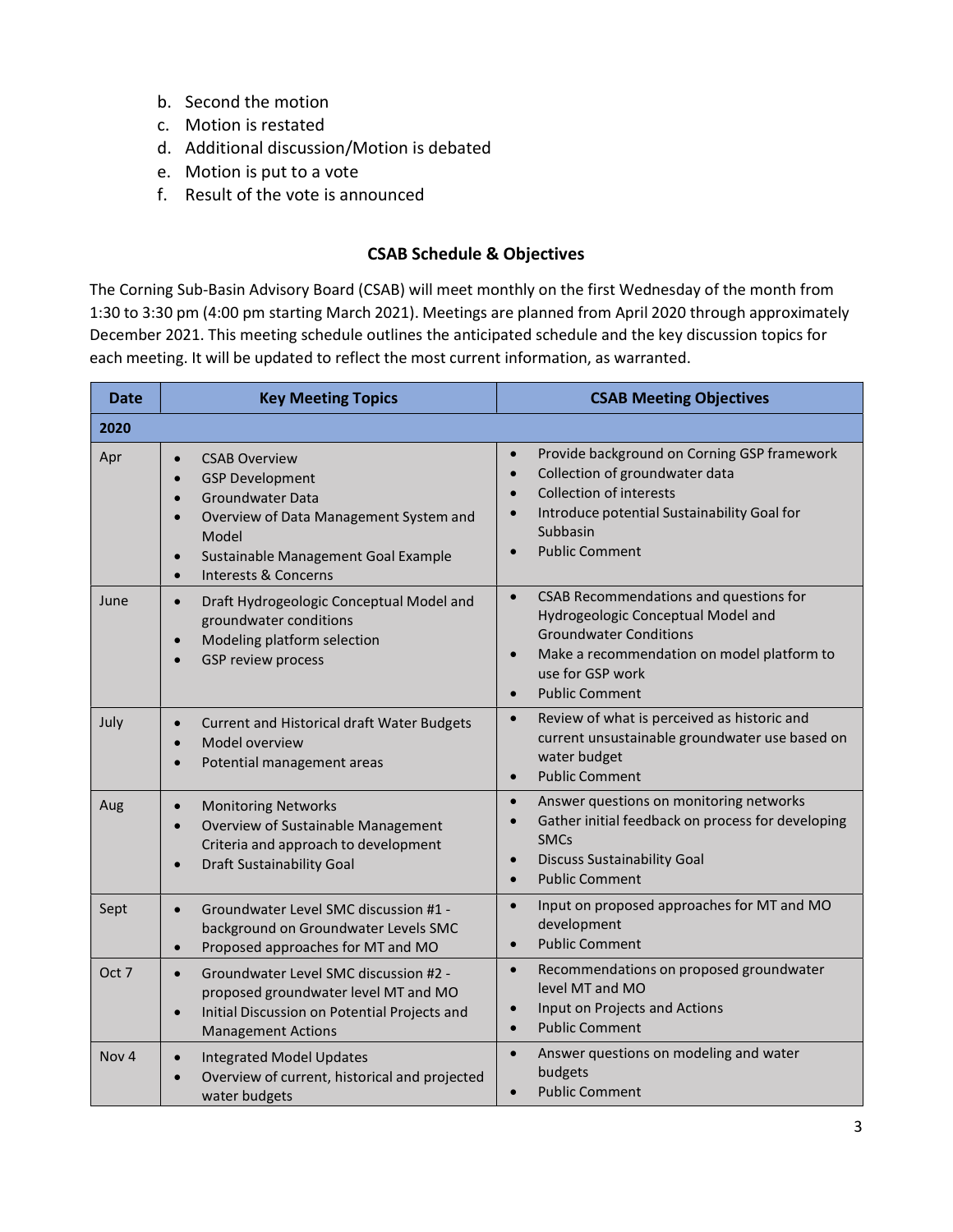| <b>Date</b>      | <b>Key Meeting Topics</b>                                                                                                                                                                                                                                                                                                                  | <b>CSAB Meeting Objectives</b>                                                                                                                                                                                                                                                                             |  |  |  |
|------------------|--------------------------------------------------------------------------------------------------------------------------------------------------------------------------------------------------------------------------------------------------------------------------------------------------------------------------------------------|------------------------------------------------------------------------------------------------------------------------------------------------------------------------------------------------------------------------------------------------------------------------------------------------------------|--|--|--|
| Dec 2            | Open Discussion on GSP Sections 1 and 2<br>$\bullet$                                                                                                                                                                                                                                                                                       | Receive feedback on Draft GSP Sections 1 and 2<br>$\bullet$<br>provided and available on Corning GSP website<br>Answer any additional GSP questions<br>$\bullet$                                                                                                                                           |  |  |  |
|                  | 2021 - Proposed                                                                                                                                                                                                                                                                                                                            |                                                                                                                                                                                                                                                                                                            |  |  |  |
| Jan 6            | Open Discussion on GSP Section 3<br>$\bullet$                                                                                                                                                                                                                                                                                              | Receive feedback on Draft GSP Section 3 provided<br>$\bullet$<br>and available on Corning GSP website<br>Answer any additional GSP questions<br>$\bullet$                                                                                                                                                  |  |  |  |
| Feb <sub>3</sub> | Depletion of interconnected surface water<br>$\bullet$<br>SMC discussion #1 - background on Subbasin<br>streams and introduction to SMC<br>Overview of Groundwater Dependent<br>$\bullet$<br>Ecosystems (GDEs) approach<br>Land subsidence SMC discussion #1-<br>$\bullet$<br>background on Subbasin conditions and<br>introduction to SMC | Input on significant and unreasonable conditions<br>$\bullet$<br>and initial discussion on MT development<br><b>Public Comment</b><br>$\bullet$                                                                                                                                                            |  |  |  |
| Mar <sub>3</sub> | Depletion of interconnected surface water<br>SMC discussion #2 - review SMC approaches<br>Land subsidence SMC discussion #1 - review<br>$\bullet$<br>SMC approaches                                                                                                                                                                        | Input on proposed approaches for MT and MO<br>$\bullet$<br>development<br>Discussion of undesirable results<br>$\bullet$<br><b>Potential recommendations to GSA Boards for</b><br>$\bullet$<br><b>Lowering of GWLs SMC</b><br><b>Public Comment</b><br>$\bullet$                                           |  |  |  |
| Apr 7            | Land subsidence SMC discussion #2 - review<br>$\bullet$<br>SMC approaches<br>Review projected water budgets and GSP<br>$\bullet$<br>requirements; introduction to storage SMC<br>Initial discussion on potential projects and<br>$\bullet$<br>management actions                                                                           | Input on significant and unreasonable conditions<br>$\bullet$<br>and initial discussion on MT development<br><b>Potential recommendations to GSA Boards for</b><br>$\bullet$<br>subsidence SMC<br>Input on potential projects and management<br>$\bullet$<br>actions<br><b>Public Comment</b><br>$\bullet$ |  |  |  |
| May 5            | Discussions and development of SMCs for<br>$\bullet$<br><b>Groundwater Quality</b><br>Review SMC approaches for Interconnected<br>$\bullet$<br>SW depletion SMC<br>Continue discussion on projects and<br>management actions                                                                                                               | Input on significant and unreasonable conditions<br>$\bullet$<br>and initial discussion on SMC development<br><b>Public Comment</b><br>$\bullet$                                                                                                                                                           |  |  |  |
| June 2           | Recap SMC for all sustainability indicators<br>$\bullet$                                                                                                                                                                                                                                                                                   | <b>Potential recommendations to GSA Boards on</b><br>$\bullet$<br>groundwater levels, storage, water quality,<br>subsidence, and depletion of interconnected<br>surface water SMC<br><b>Public Comment</b><br>$\bullet$                                                                                    |  |  |  |
| July 7           | Revised List of Projects & Management<br>$\bullet$<br><b>Actions</b><br>Introduction to funding mechanisms<br>$\bullet$                                                                                                                                                                                                                    | Input on revised list of Projects & Management<br>$\bullet$<br>Actions<br>Discussion on potential funding mechanisms<br>$\bullet$<br><b>Public Comment</b>                                                                                                                                                 |  |  |  |